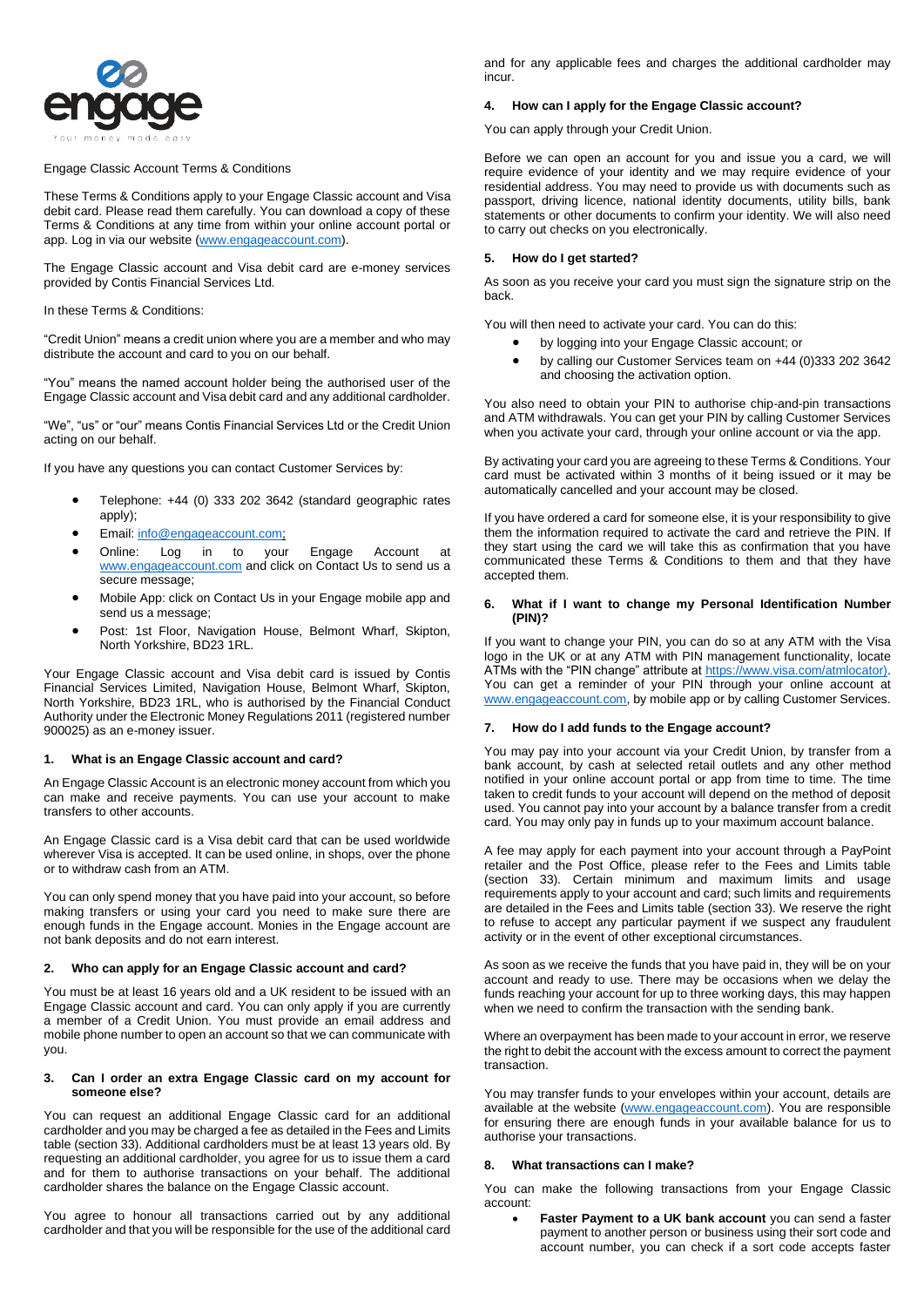payments at [http://www.fasterpayments.org.uk/consumers/sort](http://www.fasterpayments.org.uk/consumers/sort-code-checker)[code-checker.](http://www.fasterpayments.org.uk/consumers/sort-code-checker) You should make sure that the sort code and account number are correct before you submit the transaction. Faster payments can be sent on the day you authorise the transaction, for a date in the future that you specify or as a regular payment at the dates and frequency you choose. Same day faster payments will ordinarily be available at the receiving account within two hours of being submitted;

- **CHAPS to a UK bank account** you can send a CHAPS payment to another person or business using their sort code and account number. If the request is received after 2.30 pm for same day bank transfers, the instruction will be deemed to have been received by us on the following business day.
- **International transactions** you can send an international payment to another person or business within an accepted country. The beneficiary bank must be able to receive GBP deposits and be able to credit your payees account in the requested currency. We require full details of the payee account and beneficiary bank. All instructions will be deemed to have been received by us on the following business day. All instructions will ordinarily be available at the receiving account within 1-3 business days. There may be occasions where the receiving bank cannot process the transfer, should this occur the balance will be returned to your account.
- **Transfer to another Engage Classic account holder** you may search for an account holder using their mobile phone number, email address or username and then specify the amount of the transfer.

An account transaction is authorised by you when you access your online account using your personal security details and submit a transaction request. You must ensure that you input the correct bank account details for any payment you request from your account.

A transaction is authorised by you when you access your Engage Classic account using your personal security details and submit a faster payment or transfer request.

You can use your Engage Classic card to authorise the following transactions to merchants that accept Visa Debit card payments:

- **Chip and PIN card payments** by inserting your Engage Classic card in the terminal and inputting your PIN;
- **Magnetic Stripe card payments** to any merchant that cannot accept Chip and PIN cards by signing the sales voucher;
- **Contactless card payments** by waving the Engage Classic card over the contactless card reader;
- **Internet card payments** to online merchants by providing the Engage Classic card details and any other security details such as your secure code credentials as requested by the online merchant;
- **Mail order or telephone order card payments** to merchants by providing the Engage Classic card details as requested by the merchant;
- **ATM cash withdrawals** at ATMs displaying the Visa logo by inserting your Engage Classic card at the ATM, inputting your PIN and following the instructions at the ATM;
- **E-wallet payments** by adding your card to the Samsung Pay, Google Pay or Apple Pay (where available) wallets in your mobile phone and waving your mobile phone over the contactless card reader or checking the e-wallet option online. You authorise the e-wallet transaction using your mobile phone security protocol which may include biometric information such as fingerprint or face ID on your mobile phone.

Like other payment cards, we cannot guarantee a third party or ATM will accept your card.

You may, in addition, be required to enter a one-time passcode or other security information including, if available and you opt for this type of identification, biometric information to authorise a transaction or make account amendments. One-time passcodes will be sent to the mobile phone number registered to your account.

As soon as a transaction is authorised we will deduct the value of your transaction from the available balance on your account. Fees may be deducted at the time of authorisation or when the transaction has been confirmed through the Visa system. A full breakdown of each transaction, including charges, will be available to view on your online account portal or app.

Once we have received authorisation for a transaction we will transfer funds to the retailer within 3 days, or to a bank or financial institution on the day we receive the authorisation or the day you requested the payment to be made for future dated transactions. A transaction will be received as follows:

- for Engage Classic card transactions, at the time we receive the transaction instruction from the retailer or ATM operator;
- for faster payment transactions or transfers to Engage Classic account holders at the time you ask us to complete the transaction. Same day faster payments will ordinarily be available at the receiving account within two hours of being submitted.

Some merchants may offer you cash back on payments you make to them. How much cash back they offer and any terms and conditions applying to that cash back will be stated on the rewards page within the app or website. If the merchant is not shown in the app or website then any cash back offered is not via Engage Classic and subject to any terms imposed by the merchant.

## **9. Can I cancel a transaction?**

Generally, authorisation for a transaction may not be withdrawn by you. However, you may be able to withdraw your authorisation where you have authorised a transaction which will take place on a future date. However, where a specific date is agreed, you may not revoke a payment order after the end of the business day preceding the agreed date.

To withdraw your authorisation of a Visa debit card continuous payment authority, you must notify the retailer before the close of business on the business day before the day on which the transaction was due to take place and provide us with a copy of the notice if requested. We may charge you an Administration Fee if a transaction is revoked by you under this paragraph (see the Fees and Limits table (section 33)).

## **10. Can I pay for things in a foreign currency?**

Your card is denominated in British Pounds Sterling. If you make a purchase or an ATM withdrawal in any other currency we will convert the sum into pounds sterling using the exchange rate set by Visa on the day they process the transaction, this may differ from the actual date of the transaction. An international transaction fee will apply to each of these transactions (see the Fees and Limits table (section 33).

Any changes to the exchange rate used to convert foreign transactions will be made immediately. You can find the exchange rate for a transaction made in a currency other than pounds sterling on a given date at: [https://www.visaeurope.com/making-payments/exchange-rates.](https://www.visaeurope.com/making-payments/exchange-rates)

## **11. Is there anything I can't buy with my Engage Classic card?**

You may not use your card for illegal purposes. It also cannot be used for a limited number of specified transactions. Please see our website for details.

## **12. How can I check my Engage Classic account?**

You can check your account by accessing it securely through our mobile app or website [\(www.engageaccount.com\)](http://www.engageaccount.com/). Your statement will show:

- information on the payee of each transaction; and a reference enabling you to identify each payment transaction;
- the amount of the transaction shown in the currency in which the transaction was paid or debited to the account;
- the amount of charges for the transaction; and
- the exchange rate used in the payment transaction (where applicable); and
- the date the transaction is authorised or posted on to the account.

This information is accessible at all times via your online account portal or app, is available free of charge, and can be stored and reproduced as necessary. Paper statements are available on request and are subject to a fee (see the Fees and Limits table in section 33).

You may, in addition, be required to enter a one-time passcode or other security information including, if available and you opt for this type of identification, biometric information to access your account. One time passcodes will be sent to the mobile phone number registered to your account.

## **13. How long will the Engage Classic card last?**

Your card will be valid for 3 years. You will not be able to use your card after its expiry date. This agreement shall terminate when your card is cancelled or expires and is not replaced.

## **14. Does the Engage Classic card have spending limits?**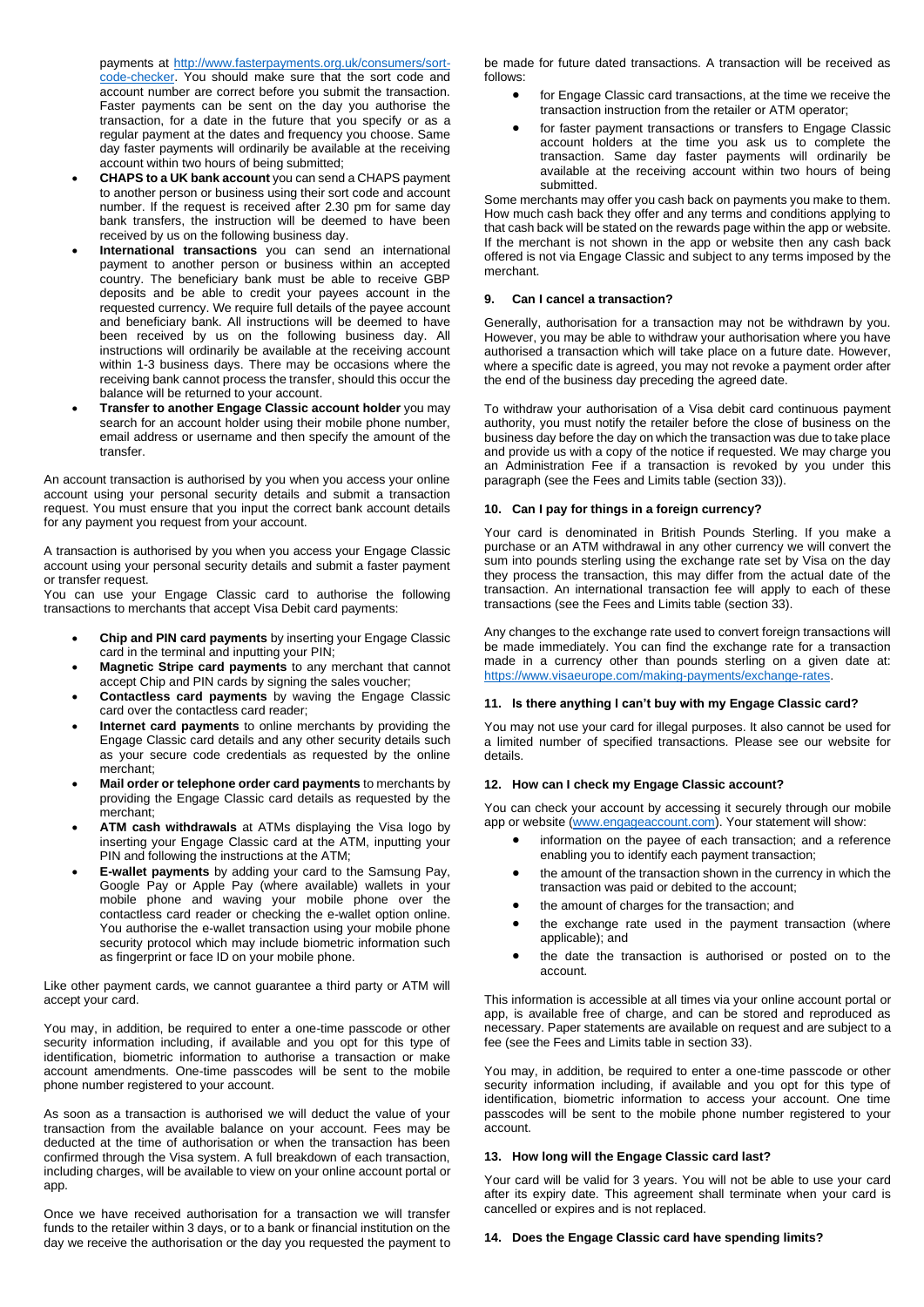You can only spend the money that is paid into your account. Limits also apply to daily ATM withdrawals, and other limits may be applied to the amount of spend and the number of transactions you can perform. See the Fees and Limits table (section 33) and your online account portal or app for further details.

If, for any reason, the transaction is completed when there are insufficient funds in your account then you will have to reimburse the shortfall to us, unless it is due to an error by the retailer with whom you made the transaction.

We may collect this shortfall from any card you have with us or from any funds which you subsequently pay into your account. We may suspend your cards until the negative balance is restored and charge you an Administration Fee (see the Fees and Limits table (section 33)) for transactions that you make using your card that results in a negative balance or increases the negative balance on your account.

### **15. What if I have been overcharged or charged for transactions I didn't make?**

If you dispute a transaction that has been processed on your card you should contact the merchant first as this may lead to the quickest resolution. If the dispute cannot be resolved with the merchant or you dispute any other account transaction you should contact us without undue delay and in any event within 13 months on becoming aware of any unauthorised or incorrectly executed payment transaction.

Where you have informed us that an executed payment was not authorised by you in accordance with these Terms and Conditions , and you have taken all reasonable steps to keep safe personalised security information, keep your card secure, not disclosed your PIN or security information to anyone else and not acted fraudulently, we will:

- a) refund the amount of the unauthorised payment to you; and
- b) restore the debited payment account to the state it would have been in had the unauthorised payment not taken place.

Beyond this, we will have no further liability to you. Where payee details provided by you are incorrect, we are not liable for non-execution or defective execution of the payment transaction, but we will make reasonable efforts to recover the funds involved in the payment transaction and notify you of the outcome.

You may be entitled to claim a refund in relation to transactions where:

- the transaction was not authorised under these Terms and Conditions:
- we are responsible for a transaction which we fail to execute or incorrectly execute. In these circumstances, we will refund to you the amount of the non-executed or defective payment transaction and restore the debited payment account to the state in which it would have been had the defective payment transaction not taken place. We will also refund to you: (a) any direct charges for which you are responsible; and (b) any interest which you must pay, as a consequence of the non-execution or defective execution of the payment transaction; or
- a pre-authorised transaction did not specify the exact amount at the time of its authorisation and the amount charged is more than could reasonably be expected, taking into account previous spending patterns on the card and the circumstances of the transaction. We will either refund the full amount of the payment transaction; or provide justification for refusing to refund the payment transaction. Any refund or justification for refusing a refund will be provided within 10 business days of receiving a request for a refund or, where applicable, within 10 business days of receiving any further information requested. A claim for a refund in these circumstances will not be accepted if the amount of the transaction was made available to you at least 4 weeks before the transaction date or if the claim is made more than 8 weeks after being charged to your account.

## **16. What about security?**

You must keep your card and security credentials safe and not let anyone else know or use them. You must keep your security information and PIN secret at all times; never disclose your PIN or security information to anyone and do not store your PIN with your card. Security information includes your login and password details used to access your account or any other website where your card or account details are stored. We also recommend that you check the balance on your account regularly on the mobile app, through logging onto your account at the website [\(www.engageaccount.com\)](http://www.engageaccount.com/) or by contacting Customer Services.

**17. What if my Engage Classic card is lost or stolen or my account details are compromised?**

If you lose your card or it is stolen, or you suspect that someone else has found out your PIN or security information or accessed your account without your permission, you must tell us without undue delay by calling us or logging onto your account through the mobile app or website and notifying us. Your card will be cancelled immediately and your account may be blocked. We run a dedicated line for lost or stolen cards; the number is +44 (0) 333 202 3645 and calls are charged at the standard geographical rate. If, after reporting a lost card, you subsequently find the card you must not use it. Cut it in half through the signature box, magnetic strip and chip.

If you ask us to do so, and provided that you provide information and assistance that we request from you, we will investigate any disputed transaction or misuse of your card or account.

If the investigations show that any disputed transaction was authorised by you, or you have acted fraudulently or with gross negligence (for example by failing to keep your card, security information or PIN secure or by failing to notify us without delay on becoming aware of the loss, theft, misappropriation or unauthorised use of the card or account), then we will not refund the transaction amount and you will be fully liable for all losses incurred because of the unauthorised use of the card or account. .

If the investigations show that you have not acted fraudulently or with gross negligence, your maximum loss or liability to us for any unauthorised transaction will be limited to £35 and we will process a refund as soon as practicable, and in any event no later than the end of the business day following the day after we receive your notification.

# **18. Will you ever block a transaction without me asking?**

We may refuse to pay a transaction:

- if we are concerned about security of your card or account or we suspect your card or account is being used in an unauthorised or fraudulent manner;
- if sufficient funds are not paid into your account at the time of a transaction to cover the amount of the transaction and any applicable fees;
- if there is negative balance on your account;
- if we have reasonable grounds to believe that you are not using the card or account in accordance with these Terms & Conditions;
- if we believe that a transaction is potentially suspicious or illegal (for example, if we believe that a transaction is being made fraudulently); or
- because of errors, failures (whether mechanical or otherwise) or refusal to process a transaction by merchants, payment processors or payment schemes such as Visa, Faster Payments, BACS or CHAPS.

If we refuse a transaction, we will tell you why immediately, if we can, unless it would be unlawful for us to do so. You may correct any information we hold and which may have caused us to refuse a transaction by contacting Customer Services.

# **19. Can I cancel my Engage Classic card?**

You have a legal right to cancel your account and card up to 14 days from the date your account is opened without incurring any penalty and we will refund any card issue fees. We may charge you a Card Cancellation Fee if we have already incurred costs by ordering a card in your name. You can also cancel your card any time after the 14 day period subject to a Redemption Fee (the Fees and Limits table (section 33)) by contacting Customer Services. You should also cut your cancelled card in half through the signature box, magnetic strip and chip.

All fees and charges will be apportioned up until the time of the termination of the contract, and any fees and charges paid in advance will be reimbursed proportionally. You will not be entitled to a refund of money you have already spent on transactions authorised, or pending or any fees for use of the card or account before the card or account is cancelled or expires.

# **20. Could my Engage Classic account be cancelled?**

We may cancel your account and this agreement by giving you at least two months' notice. Reasons for cancellation may include:

- if this agreement or your card expires;
- If your membership of the Credit Union is cancelled or terminated for any reason;
- If you do not provide evidence of your Credit Union membership.
- If you are no longer an active member of the Credit Union due to non-payment of a loan or other funds issued by the Credit Union;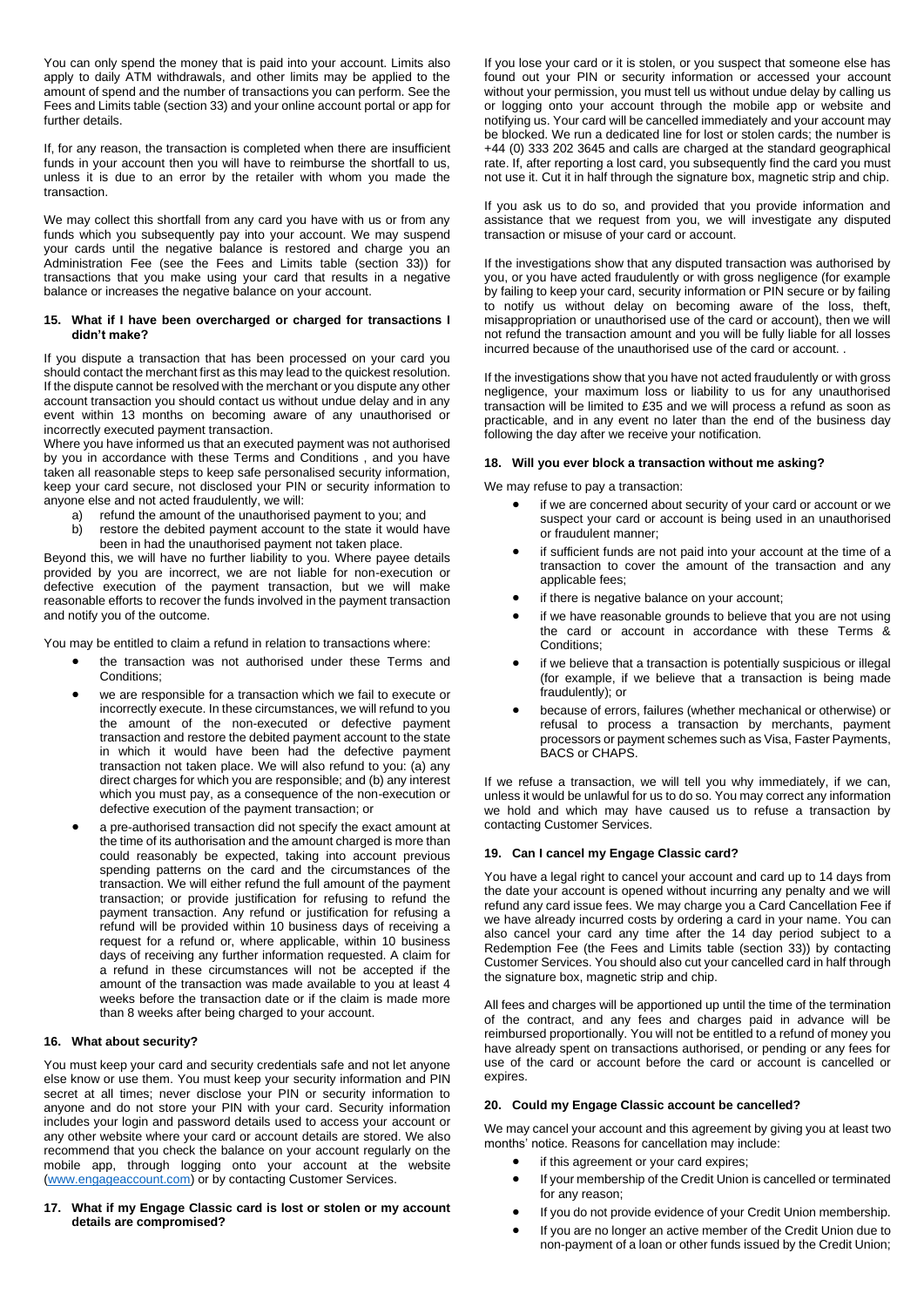- if you break an important part of this agreement, or repeatedly break the agreement and fail to resolve the matter in a timely manner;
- if you act in a manner that is threatening or abusive to our staff, or any of our representatives; or
- if you fail to pay fees or charges that you have incurred or fail to pay back any negative balance on your card.

We may also cancel your account immediately if we:

- suspect unauthorised or fraudulent use of your card or account;
- have any other security concerns; or
- need to do so to comply with the law.

We may also deny access to your card and/ or account where we consider it to be at risk of money laundering or terrorism financing, fraud or other criminal activity. Should we need to take these actions and where possible, we will give reasons for doing so except where restricted by law.

In these circumstances, you must tell us what you want us to do with any unused funds. You must do this within 3 months of the date we tell you that your account is cancelled.

### **21. Can I get money back once I have put it on?**

You can clear the balance on your account through spending, ATM withdrawals, or transfers to other bank accounts in British Pounds Sterling. See the Fees & Limits table (section 33) for the fees that would apply.

Alternatively, you may request a refund of the funds on your account by contacting Customer Services and confirming that your card has been destroyed by cutting it up. We will transfer your funds back to you at no cost to you, unless:

- you are requesting redemption before termination or expiry of this agreement;
- you cancel this agreement before any agreed termination or expiry date; or
- you request redemption more than one year after the date of termination or expiry of this agreement.

If one of these situations does apply then we will charge a Redemption Fee (see the Fees and Limits table (section 33)).

We will not redeem the value of the funds on your account to you if your request for redemption of the funds is more than six years after the date of termination or expiry of this agreement.

All funds will be returned to a bank account of your choice in British Pounds Sterling. We reserve the right to see proof of your ownership of the bank account before transferring funds to it. To enable us to comply with our legal obligations, we may ask you to provide us with certain information such as identification documents before we can process your refund request.

Please also refer to section 28 below for the circumstances in which we do not give you a refund.

### **22. Is money on my Engage Classic account protected like my bank account?**

The card and associated account is an electronic money product and although it is a product regulated by the Financial Conduct Authority, it is not covered by the Financial Services Compensation Scheme. No other compensation scheme exists to cover losses claimed in connection with the card and associated account. We will however ensure that any funds received by you are held in a segregated account so that should we become insolvent your funds will be protected against claims made by our creditors.

## **23. What if I have a complaint?**

If you are unhappy in any way with your card and account or the way it is managed, you can contact Customer Services so we can investigate the circumstances for you. Any complaints you have will be dealt with quickly and fairly.

We will make every possible effort to address all points of complaint by email. We will respond within 15 business days upon receiving the complaint. If a full response cannot be providing within these timeframes, we will send a holding reply with a full response to follow within 35 business days.

If we are unable to resolve your complaint to your satisfaction you may contact the Financial Ombudsman Service at Exchange Tower, London, E14 9SR. Telephone: +44 (0)800 023 4 567 from landlines, +44 (0)300 123 9 123 from mobile phones or +44 (0)20 7964 0500 for calls from outside the UK and e-mail[: complaint.info@financial-ombudsman.org.uk.](mailto:complaint.info@financial-ombudsman.org.uk)

## **24. What if I change my details?**

You must let us know as soon as possible if you change name, address, telephone number, mobile number or e-mail address. If we contact you in relation to your account we will use the most recent contact details you have provided to us. Any e-mail or SMS text message sent to you will be treated as being received as soon as it is sent by us. We will not be liable to you if your contact details have changed and you have not told us.

## **25. What will happen to my personal information?**

We are the controller of your personal data which we will use in order to open, administer and run your account and provide payment services to you. You hereby consent to us accessing, processing, and retaining any information you provide to us, for the purposes of providing payment services to you or otherwise to fulfil this agreement. For further information about how we will use your personal data, please view our Privacy Policy at [http://www.engageaccount.com/privacy-policy.](http://www.engageaccount.com/privacy-policy) You may withdraw your consent to the processing of this data by closing your account.

### **26. Will these Terms & Conditions ever change?**

We may change these Terms & Conditions by notifying you by e-mail or other agreed means at least 2 months before the change is due to happen. We will assume that you agree with the change. If you do not agree with the change you must tell us before the change happens and we will cancel your account immediately. If you cancel your account in this way then we will return any balance on the account to you and you will not be charged a Redemption Fee.

An up-to-date version of the account Terms & Conditions, as well as any notices of future changes will always be available via our website, [www.engageaccount.com](http://www.engageaccount.com/) or app. You should check our website and your online account portal or app regularly for such notices and changes.

### **27. When may use of the Engage Classic card and account be interrupted?**

From time to time, your ability to use your card or account may be interrupted, e.g. when we carry out systems maintenance. If this happens, you may be unable (a) to use your card to pay for purchases or obtain cash from ATMs and/or (b) to obtain information about the funds available in your account and/or about your recent transactions.

In addition, like other payment cards, we cannot guarantee a merchant will accept your card, or that we will necessarily authorise any particular transaction. This may be because of a systems problem, something outside our reasonable control, to comply with legal and regulatory requirements, or because we have suspended, restricted or cancelled your card or refused to replace it in accordance with these Terms & Conditions.

## **28. What is our responsibility?**

If we incorrectly deduct funds from your account, we will refund them. If we subsequently establish that the refunded amount had in fact been correctly deducted, we may deduct it from your available balance and may charge you a fee. If you do not have sufficient available balance, you must repay us the amount immediately on demand.

If unauthorised transactions occur after you have notified us of the loss, theft, compromise or unauthorised use of your card or account, and you have not acted fraudulently or in breach of these Terms and Conditions, then we will be liable.

We will not be liable:

- in any event that a merchant refuses to accept your card;
- for any interruption, disruption or impairment of our service or any third party services on which we rely for the performance of our obligations hereunder;
- for refusing to authorise a transaction;
- for cancelling or suspending use of your card or account;
- for any loss arising from your inability to use your card or access your account due to interruptions;
- for any direct or indirect loss or damage you may suffer including loss of revenue, loss of reputation, goodwill, opportunity or anticipated savings as a result of your total or partial use or inability to use your card, mobile app, website or account or the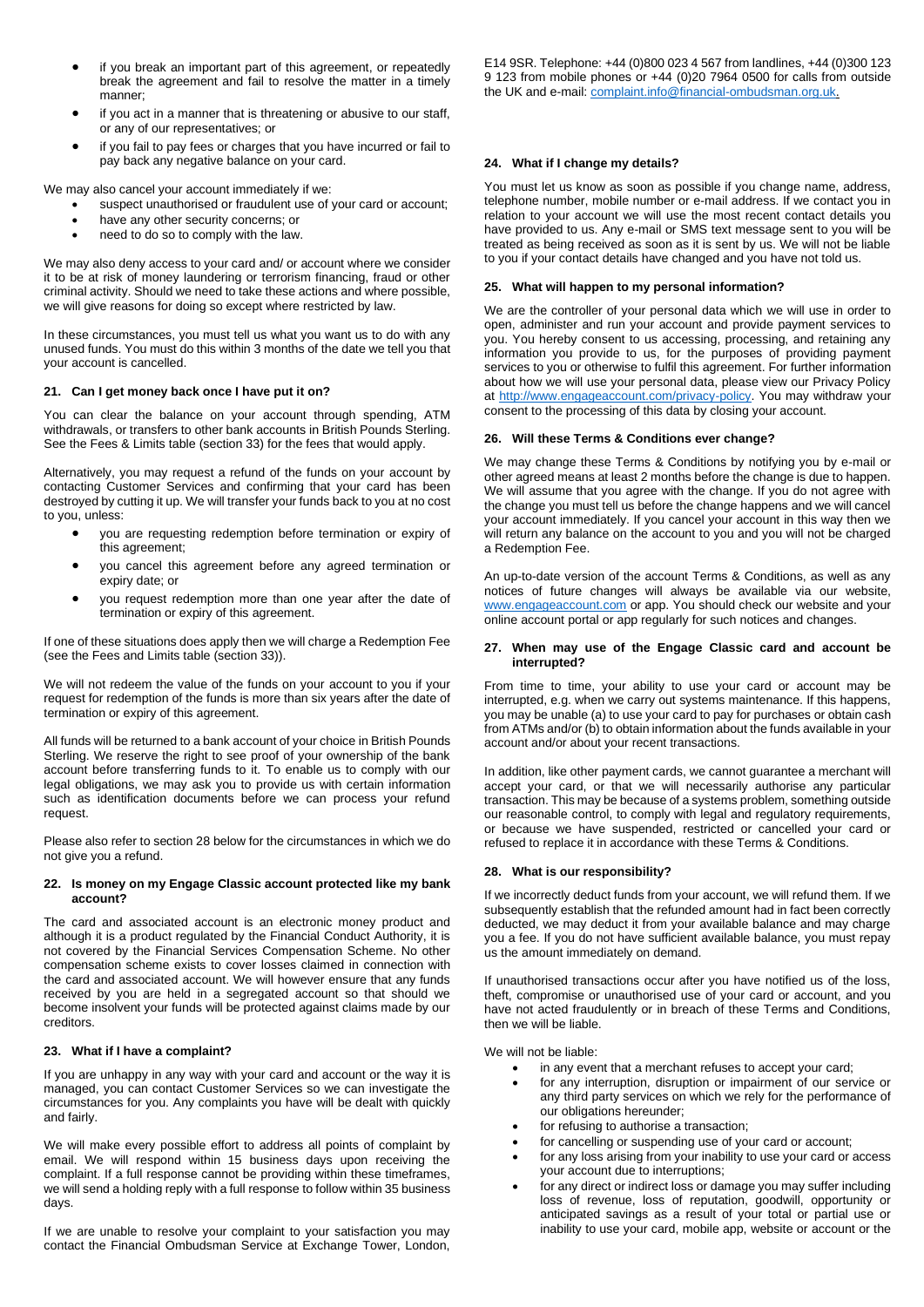use of your card or account by any third party (unless otherwise required by law);

- for the quality, safety, legality or any other aspect of any goods or services purchased with your card; and
- any abnormal and unforeseeable circumstances beyond our control, however so caused.

For the SMS services we offer, we are not responsible for lost, late or undelivered text messages, notifications or communications. We accept no responsibility for any technical, computer, online, telephone, cable, electronic, software, hardware, transmission, connection, internet, website or other access issue which may hinder your ability to access the SMS services.

Nothing in these Terms and Conditions shall operate to exclude liability for death or personal injury due to negligence or for fraud or fraudulent misrepresentation or for any statutory liability that cannot be excluded or amended by agreement between the parties.

### **29. When can I be charged (other than the fees in section 33)?**

We may charge you for any reasonable costs that we incur in taking action to stop you using your card or account and to recover any monies owed as a result of your activities if you:

- use your card or account fraudulently;
- do not use your card or account in accordance with these Terms & Conditions; or
- have been grossly negligent, for example by failing to keep your card or PIN secure or by failing to notify us without delay after your card is lost, stolen, or used by someone else or where your account has been compromised.

In these circumstances we will not refund transactions and we reserve the right to charge you for any reasonable costs that we incur in taking action to stop you using your account and to recover any monies owed as a result of your activities.

If you have not been fraudulent, or grossly negligent, and have used your card and account in accordance with these Terms & Conditions, your maximum liability for any unauthorised transaction resulting from the use of a lost or stolen card or details before you notify us will be £35.

We may also charge you an Administration Fee if we have to manually intervene to complete a payment or rectify an error on the account caused by an error or omission on your part.

### **30. Am I permitted to give access to third party providers?**

You may allow regulated Third Party Providers ("TPPs") (including Account Information Service Providers ("AISPs") and Payment Initiation Service Providers ("PISPs")) access to your online account; either to make payments, obtain account balances or obtain information on previous transactions.

Before giving consent to a TPP, you should:

- a) ensure that the TPP is authorised and holds the correct regulatory permissions;
- b) check what level of access you are consenting to, how your account will be used and the extent to which your data will be shared with third parties; and
- familiarise yourself with your obligations and rights under the TPP agreement, in particular your right to withdraw consent to access your account.

We may refuse to allow a TPP access to your account where we are concerned about fraudulent or unauthorised access.

We are not party to, or responsible for, any agreements between you and a TPP. Subject to any rights to refund you may have under these Terms and Conditions, we shall have no liability for:

- a) any loss whatsoever, as a result of using a TPP and entering into a TPP agreement; and
- b) any actions that the TPP takes in relation to suspending or terminating your use of their service or for any resulting losses.

## **31. Can I assign my rights or obligations under these Terms and Conditions?**

You may not transfer or assign any rights or obligations you may have under these Terms & Conditions to any other person without our prior written consent. We may assign the benefit and burden of these Terms & Conditions to any other person at any time on giving you two months prior notice of this. If we do this, your rights will not be affected.

# **32. Governing law**

This Agreement is concluded in English. All communications with you will be in English. These Terms & Conditions will be construed in accordance with English law and the exclusive jurisdiction of the English courts.

## **33. What are the fees and limits?**

Engage Classic Fees

| <b>Fees and Charges</b>                                                         | Value                                             | <b>Comments</b>                                                                                                                                                                                                                                                                                                                                    |  |  |
|---------------------------------------------------------------------------------|---------------------------------------------------|----------------------------------------------------------------------------------------------------------------------------------------------------------------------------------------------------------------------------------------------------------------------------------------------------------------------------------------------------|--|--|
| Card Fee                                                                        | Free                                              |                                                                                                                                                                                                                                                                                                                                                    |  |  |
| <b>Additional Card</b>                                                          | Free                                              | One additional card is<br>Additional<br>free.<br>cardholders must be 13<br>years or over. Additional<br>cards share the Engage<br>Account holder's funds.                                                                                                                                                                                          |  |  |
| Replacement Card                                                                | £5.00 Lost/stolen/<br>damaged<br>replacement card | Free<br>replacement<br>for<br>expired cards. £5.00 for<br>lost/stolen/damaged<br>replacement.                                                                                                                                                                                                                                                      |  |  |
| Monthly<br>Management Fee                                                       | Free                                              | Free for Staff                                                                                                                                                                                                                                                                                                                                     |  |  |
| Card delivery times                                                             | Within 10 working<br>days                         |                                                                                                                                                                                                                                                                                                                                                    |  |  |
| <b>Transactions &amp; Purchases</b>                                             |                                                   |                                                                                                                                                                                                                                                                                                                                                    |  |  |
| UK purchases                                                                    | <b>FREE</b>                                       |                                                                                                                                                                                                                                                                                                                                                    |  |  |
| &<br>European<br>International<br>purchases                                     | £1.00 plus 2% of<br>transaction<br>the<br>value   | Any transaction<br>in<br>a<br>foreign currency will be<br>converted into pounds.<br>We'll do this at the rate of<br>exchange provided by<br>Visa Europe on the date<br>process<br>the<br>they<br>transaction which may<br>differ from the actual<br>transaction date.<br>See more information on<br>exchange rates on the<br>Visa Europe website.  |  |  |
| ATM Withdrawal UK*                                                              | £0.75                                             |                                                                                                                                                                                                                                                                                                                                                    |  |  |
| <b>ATM</b><br>Withdrawal<br>Europe*<br>ATM<br>&<br>Withdrawal<br>International* | £2.00 plus 2% of<br>transaction<br>the<br>value   | Any transaction<br>in.<br>a<br>foreign currency will be<br>converted into pounds.<br>We'll do this at the rate of<br>exchange provided by<br>Visa Europe on the date<br>they<br>process<br>the<br>transaction which may<br>differ from the actual<br>transaction date.<br>See more information on<br>exchange rates on the<br>Visa Europe website. |  |  |
| Cash Withdrawal at a<br>Post Office                                             | £0.50                                             | withdrawal<br>Maximum<br>£250.                                                                                                                                                                                                                                                                                                                     |  |  |
| Cashback Instore                                                                | Free                                              | You can request up to<br>£50<br>cashback<br>at<br>participating<br>UK<br>retailers<br>when<br>making a purchase.                                                                                                                                                                                                                                   |  |  |
| <b>Account Loading Fees</b>                                                     |                                                   |                                                                                                                                                                                                                                                                                                                                                    |  |  |
| <b>Bank transfer</b>                                                            | FREE (maximum<br>£10,000)                         | funds<br>Add<br>to<br>your<br>Engage account by bank<br>transfer from a UK bank<br>account.                                                                                                                                                                                                                                                        |  |  |
| PayPoint                                                                        | £0.50 + 2.5%                                      | Maximum load amount<br>of £249.                                                                                                                                                                                                                                                                                                                    |  |  |
| Post Office                                                                     | £1.00 +1%                                         | Maximum load amount<br>of £250 coin and £2,500<br>coin and notes. Subject<br>to account conditions.                                                                                                                                                                                                                                                |  |  |
| <b>Funds Movement and Transfer Fees</b>                                         |                                                   |                                                                                                                                                                                                                                                                                                                                                    |  |  |